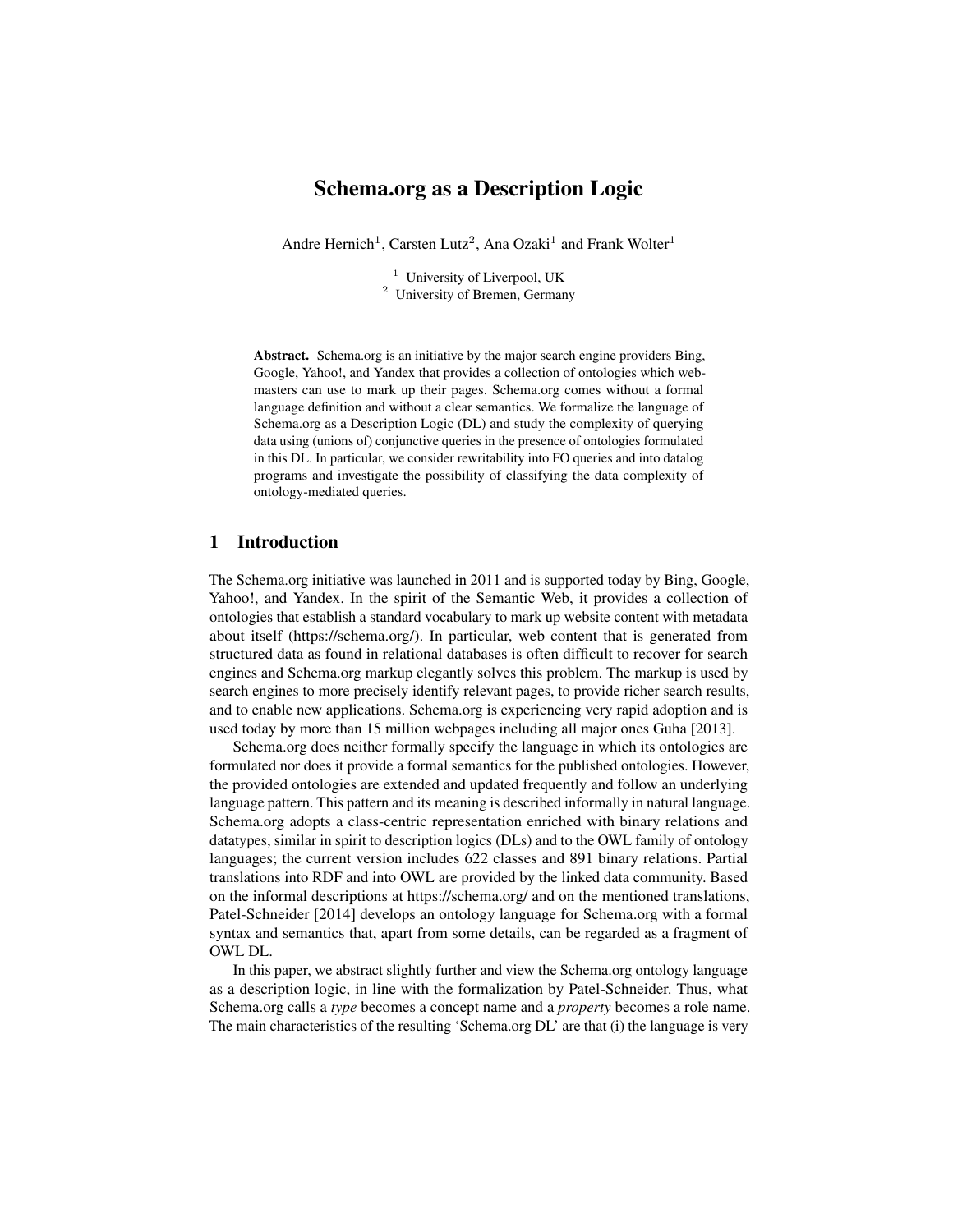restricted, allowing only inclusions between concept and role names, domain and range restrictions, nominals, and datatypes; (ii) ranges and domains of roles can be restricted to *disjunctions* of concept names (possibly mixed with datatypes in range restrictions) and nominals are used in 'one-of enumerations' whose semantics also involves disjunction. While Point (i) suggests that the Schema.org DL is closely related to the tractable profiles of OWL2, because of Point (ii) it does actually not fall into any of them. There is also a close connection to the DL-Lite family of DLs Calvanese *et al.* [2007], and in particular to the DL-Lite $_{\text{bool}}^{\mathcal{H}}$  variant Artale *et al.* [2009]. However, DL-Lite $_{\text{bool}}^{\mathcal{H}}$  admits existential restriction, negation, conjunction, and free use of disjunction whereas the Schema.org DL allows no existential quantification and includes nominals and datatypes. We use the term *schema.org-ontology* to refer to ontologies formulated in the Schema.org language; in contrast, 'Schema.org 2015' refers to the concrete collection of ontologies provided at https://schema.org/ as of end of April, 2015.

Our main aim is to investigate the complexity of *querying data in the presence of schema.org-ontologies*, where the data is the markup that was extracted from webpages. While answering queries over such data is the main reasoning task that arises in Schema.org applications and the Schema.org initiative specifies a format for the data in terms of so-called *items*, no information at all is given on how the data is queried (or used otherwise). We consider conjunctive queries (CQs) and unions of conjunctive queries (UCQ), a basic querying mechanism that is ubiquitous in relational database systems and research, and that also can be viewed as a core of the Semantic Web query language SPARQL. In particular, we also consider CQs and UCQs without quantified variables since these are not allowed in the relevant SPARQL entailment regimes Glimm and Krötzsch [2010]. We view a pair  $(\mathcal{O}, q)$  that consists of a schema.org-ontology and an actual query as a compound query called an *ontology-mediated query (OMQ)*.

We start with the observation that evaluating OMQs is intractable in general, namely  $\Pi_2^p$ -complete in combined complexity and CONP-complete in data complexity. In the main part of the paper, we therefore aim (i) to identify large and practically useful classes of OMQs with lower computational complexity (both combined and data complexity), and (ii) to explore the situation in much more detail to see whether we can obtain a *full classification* of each schema.org ontology or each OMQ according to its data complexity. While the utility of aim (i) is obvious, we note that aim (ii) is also most useful from a user's perspective as it clarifies the complexity of every *concrete ontology or OMQ* that might be used in an actual application. Apart from classical tractability (that is, PTIME), we are particularly interested in the rewritability of OMQs into first-order (FO) queries (actually: UCQs) and into datalog programs. One reason is that this allows to implement querying based on relational database systems and datalog engines, taking advantage of those systems' efficiency and maturity. Another reason is that there is significant research on how to efficiently answer UCQs and datalog queries in cluster computing models such as MapReduce Afrati and Ullman [2011, 2012], which is rather natural when processing web-scale data.

For both aims (i) and (ii) above, we start with analyzing *basic* schema.org ontologies in which enumeration definitions ('one of' expressions) and datatypes are disallowed. Regarding aim (i), we show that all OMQs which consist of a basic schema.org-ontology and a CQ of qvar-size two (the connected components that consist exclusively of quantified variables have size at most two) are datalog-rewritable in polynomial time and can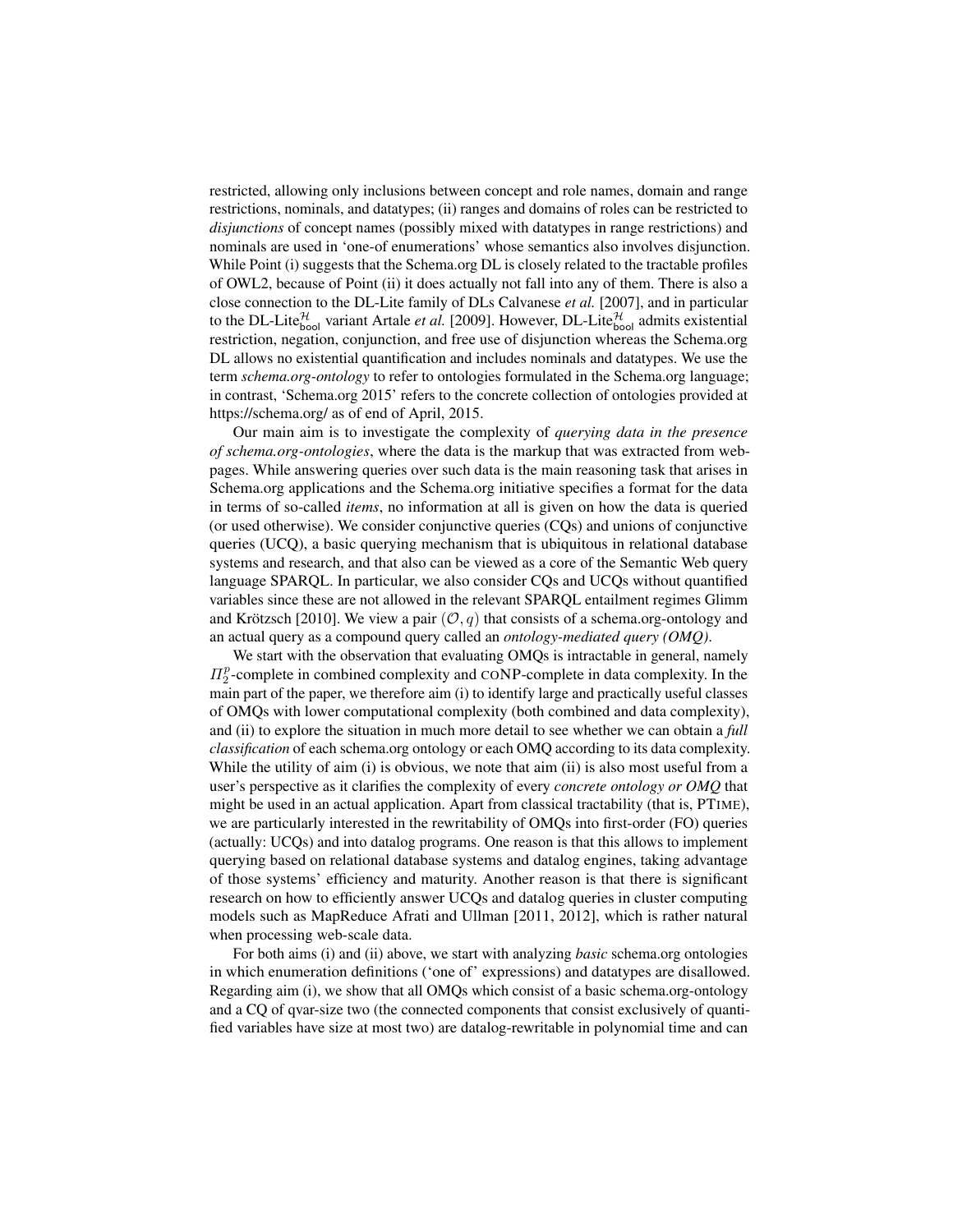be evaluated in PTime in combined complexity. This result complements results about datalog-rewritability of OMQs for DLs with disjunction in Grau *et al.* [2013]; Kaminski *et al.* [2014b,a]. We establish the same results for OMQs that consist of an unrestricted schema.org-ontology and CQs without quantified variables.

Regarding aim (ii), we start with classifying each single schema.org-ontology  $O$ according to the data complexity of *all* OMQs  $(0, q)$  with q a UCQ. We establish a dichotomy between AC<sup>0</sup> and CONP in the sense that for each ontology  $\hat{O}$  either all these OMQs are in  $AC^0$  or there is one OMQ that is CONP-hard. The dichotomy comes with a transparent syntactic characterization and is decidable in PTIME. Though beautiful, the dichotomy is of limited use in practice since most interesting ontologies are of the intractable kind.

Therefore, we also consider an even more fine-grained classification on the level of OMQs, establishing a useful connection to constraint satisfaction problems (CSPs) in the spirit of Bienvenu *et al.* [2014b]. It turns out that even for basic schema.org-ontologies and for ontologies that consist exclusively of enumeration definitions, a complexity classification of OMQs implies a solution to the dichotomy conjecture for CSPs, which is a famous open problem Feder and Vardi [1998]; Bulatov [2011]. However, the CSP connection can also be used to obtain powerful positive results. In particular, we show that it is decidable in NEXPTIME whether an OMQ based on a schema.org-ontology and a restricted form of UCQ is FO-rewritable and, respectively, datalog-rewritable. We also establish a PSpace lower bound for this problem.

# 2 Preliminaries

Let  $N_c$ ,  $N_R$ , and  $N_l$  be countably infinite and mutually disjoint sets of *concept names*, *role names*, and *individual names*. Throughout the paper, concepts names will be denoted by  $A, B, C, \ldots$ , role names by  $r, s, t, \ldots$ , and individual names by  $a, b, c, \ldots$ .

A schema.org-ontology consists of concept inclusions of different forms, role inclusions, and enumeration definitions. A *concept inclusion* takes the form  $A \sqsubset B$  (*atomic concept inclusion*),  $\text{ran}(r) \sqsubseteq A_1 \sqcup \cdots \sqcup A_n$  (*range restriction*), or  $\text{dom}(r) \sqsubseteq A_1 \sqcup \cdots \sqcup A_n$ (*domain restriction*). A *role inclusion* takes the form  $r \sqsubseteq s$ .

*Example 1.* The following are examples of concept inclusions and role inclusions (last line) in Schema.org 2015:

> Movie  $\sqsubseteq$  CreativeWork  $ran(musicBy) \sqsubseteq Person \sqcup MusicGroup$  $dom(musicBy) \sqsubseteq Episode \sqcup Movie \sqcup RadioSeries \sqcup TVSeries$ sibling  $\sqsubset$  related To

We now define enumeration definitions. Fix a set  $N_E \subseteq N_1$  of *enumeration individuals* such that both  $N_E$  and  $N_I \setminus N_E$  are infinite. An *enumeration definition* takes the form  $A \equiv \{a_1, \ldots, a_n\}$  with  $A \in \mathsf{N}_\mathsf{C}$  and  $a_1, \ldots, a_n \in \mathsf{N}_\mathsf{E}$ .

*Example 2.* An example of an enumeration definition in Schema.org 2015 is Booktype  $\equiv$  {ebook, hardcover, paperback}.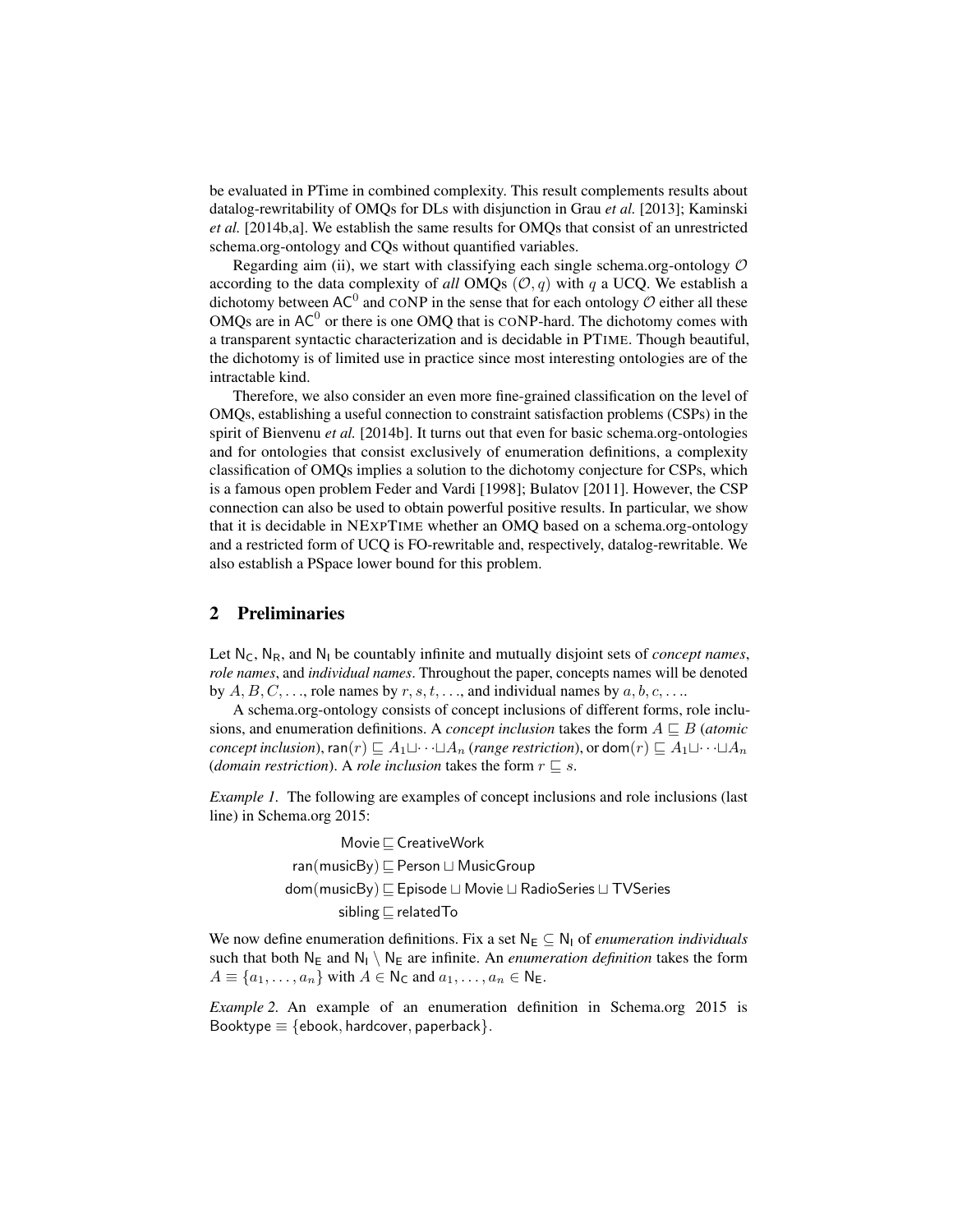A *datatype*  $\mathcal{D} = (D, \Delta^D)$  consists of a *datatype name* D and a non-empty set of *data values*  $\Delta^{\mathcal{D}}$ . Examples of datatypes in Schema.org 2015 are Boolean, Integer, and Text. We assume that datatype names and data values are distinct from the symbols in  $N_C$  ∪  $N_R$  ∪  $N_I$  and that there is an arbitrary but fixed set DT of datatypes such that  $\Delta^{\mathcal{D}_1} \cap \Delta^{\mathcal{D}_2} = \emptyset$  for all  $\mathcal{D}_1 \neq \mathcal{D}_2 \in \mathsf{DT}$ .

To accommodate datatypes in ontologies, we generalize range restrictions to *range restrictions with datatypes*, which are inclusions of the form  $\text{ran}(r) \sqsubseteq A_1 \sqcup \cdots \sqcup A_n$ with  $A_1, \ldots, A_n$  concept names or datatype names from DT.

#### *Example 3.* An example of a range restriction with datatypes in Schema.org 2015 is

ran(acceptsReservation)  $\Box$  Boolean  $\Box$  Text

A *schema.org-ontology* O is a finite set of concept inclusions (including range restrictions with datatypes), role inclusions, and enumeration definitions. We denote by  $N_{\mathsf{C}}(\mathcal{O})$  the set of concept names in  $\mathcal{O}$ , by  $N_{\mathsf{R}}(\mathcal{O})$  the set of role names in  $\mathcal{O}$ , and by  $N_E(\mathcal{O})$  the set of enumeration individuals in  $\mathcal{O}$ .

A *data instance* A is a finite set of *concept assertions*  $A(a)$  where  $A \in N_C$  and  $a \in \mathsf{N}_1$ ; and *role assertions*  $r(a, b)$  where  $r \in \mathsf{N}_\mathsf{R}$ ,  $a \in \mathsf{N}_\mathsf{I}$  and  $b \in \mathsf{N}_\mathsf{I} \cup \bigcup_{\mathcal{D} \in \mathsf{DT}} \Delta^{\mathcal{D}}$ . We say that  $A$  is a data instance *for the ontology*  $O$  if  $A$  contains no enumeration individuals except those in  $N_E(\mathcal{O})$ . We use  $Ind(\mathcal{A})$  to denote the set of all individuals (including datatype elements) in A.

*Example 4.* Examples for assertions are Movie(a), name(a, 'avatar'), director(a, b), name $(b, 'Cam').$ 

Let  $O$  be a schema.org-ontology and  $A$  a data instance for  $O$ . An *interpretation*  $I =$  $(\Delta^{\mathcal{I}}, \cdot^{\mathcal{I}})$  *for*  $\mathcal O$  consists of a non-empty set  $\Delta^{\mathcal{I}}$  disjoint from  $\bigcup_{\mathcal{D}\in\mathsf{DT}}\Delta^{\mathcal{D}}$  and with  $\Delta^{\mathcal{I}} \cap \mathsf{N}_{\mathsf{E}} = \mathsf{N}_{\mathsf{E}}(\mathcal{O})$ , and a function  $\cdot^{\mathcal{I}}$  that maps

- every concept name A to a subset  $A^{\mathcal{I}}$  of  $\Delta^{\mathcal{I}}$ ,
- every role name *r* to a subset  $r^{\mathcal{I}}$  of  $\Delta^{\mathcal{I}} \times \Delta^{\mathcal{I},DT}$ , where  $\Delta^{\mathcal{I},DT} = \Delta^{\mathcal{I}} \cup \bigcup_{\mathcal{D} \in D\mathcal{I}} \Delta^{\mathcal{D}}$ ;
- every individual name  $a \in (N_1 \setminus N_E) \cup N_E(\mathcal{O})$  to some  $a^{\mathcal{I}} \in \Delta^{\mathcal{I}}$  such that  $a^{\mathcal{I}} = a$ for all  $a \in N_F(\mathcal{O})$ .

Note that we make the standard name assumption (and, therefore, unique name assumption) for individuals in N<sub>E</sub>. Individual names from N<sub>E</sub> that do not occur in  $\mathcal{O}$  (and thus not in  $A$ ) are not interpreted by  $I$  to avoid enforcing infinite domains.

For an interpretation *I*, set dom $(r)^{\mathcal{I}} = \{d \mid (d, d') \in r^{\mathcal{I}}\}\$  and  $\text{ran}(r)^{\mathcal{I}} = \{d' \mid (d', d') \in r^{\mathcal{I}}\}\$  $(d, d') \in r^{\mathcal{I}}$ . To achieve uniform notation, set  $D^{\mathcal{I}} = \Delta^{\mathcal{D}}$  for every datatype  $(D, \Delta^{\mathcal{D}})$  in DT and  $d^{\mathcal{I}} = d$  for every  $d \in \Delta^{\mathcal{D}}$ ,  $\mathcal{D} \in$  DT. For concept or datatype names  $A_1, \ldots, A_n$ , set  $(A_1 \sqcup \cdots \sqcup A_n)^{\mathcal{I}} = A_1^{\mathcal{I}} \cup \cdots \cup A_n^{\mathcal{I}}$ . An interpretation  $\mathcal{I}$  for an ontology  $\mathcal{O}$  *satisfies* set  $(A_1 \sqcup \cdots \sqcup A_n)$  =  $A_1 \sqcup \cdots \sqcup A_n$ . An interpretation *L* for an ontology *C* statspies a (concept or role) inclusion  $X_1 \sqsubseteq X_2 \in \mathcal{O}$  if  $X_1^T \subseteq X_2^T$ , an enumeration definition  $A \equiv \{a_1, \ldots, a_n\}$  if  $A^{\mathcal{I}} = \{a_1^{\mathcal{I}}, \ldots, a_n^{\mathcal{I}}\}$ , a concept assertion  $A(a)$  if  $a^{\mathcal{I}} \in A^{\mathcal{I}}$ , and a role assertion  $r(a, b)$  if  $(a^{\mathcal{I}}, b^{\mathcal{I}}) \in r^{\mathcal{I}}$ . Satisfaction of any of these objects is denoted with " $\models$ ", as in  $\mathcal{I} \models X_1 \sqsubseteq X_2$  or  $\mathcal{I} \models A(a)$ .

An interpretation  $I$  for  $O$  is a *model* of  $O$  if it satisfies all inclusions and definitions in O and a *model* of a data instance A if it satisfies all assertions in A. We say that A is *satisfiable* w.r.t. O if O and A have a common model. Let  $\alpha$  be a concept or role inclusion, or an enumeration definition. We say that  $\alpha$  *follows from*  $\mathcal{O}$ , in symbols  $\mathcal{O} \models \alpha$ , if every model of  $\mathcal O$  satisfies  $\alpha$ .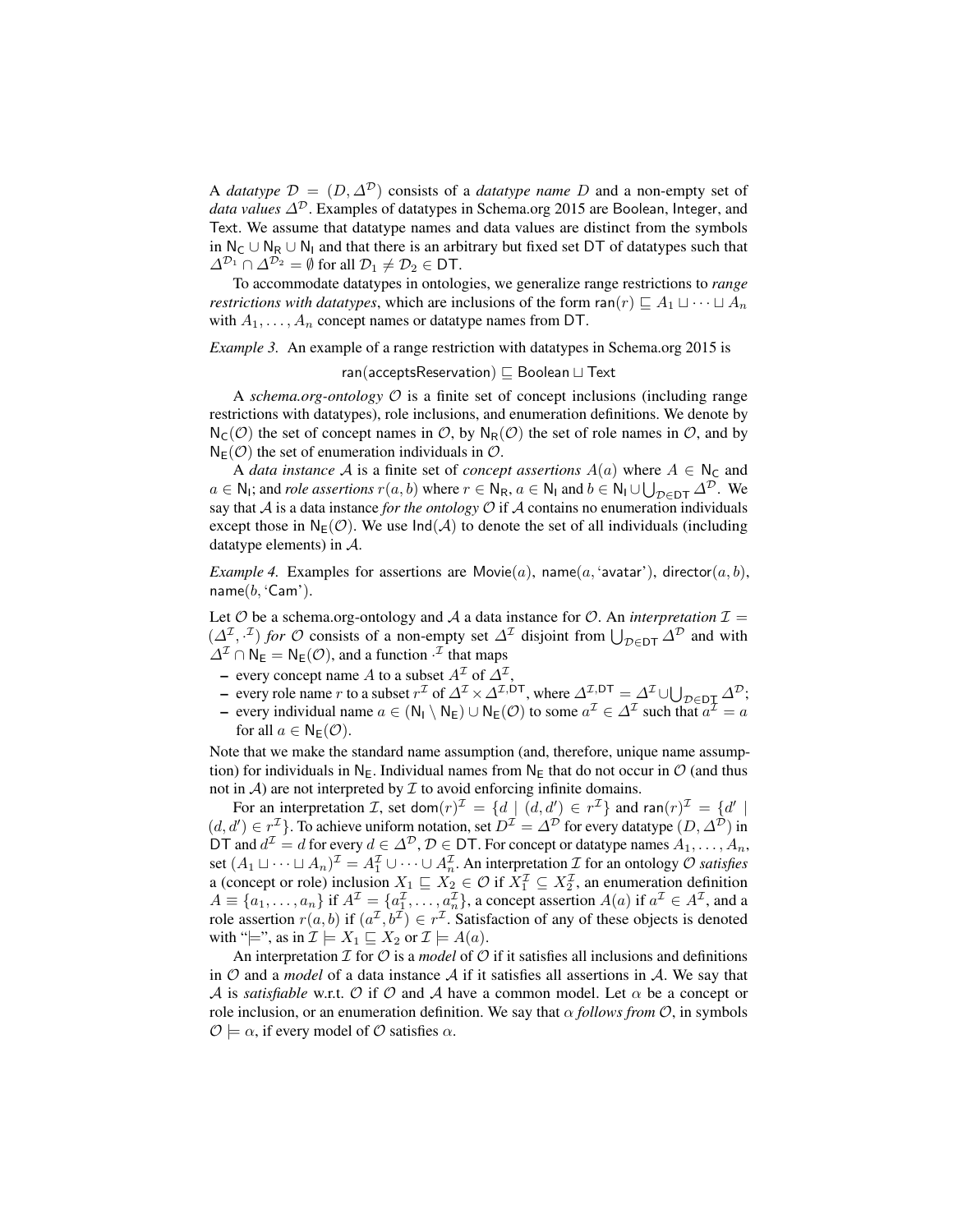We introduce the query languages considered in this paper. A *term* t is either a member of  $N_1 \cup \bigcup_{\mathcal{D} \in \mathcal{D} \mathcal{T}} \Delta^{\mathcal{D}}$  or an *individual variable* taken from an infinite set  $N_V$ of such variables. A *first-order query (FOQ)* consist of a (domain-independent) firstorder formula  $\varphi(x)$  that uses unary predicates from N<sub>C</sub> ∪ {D | (D, D)  $\in$  DT}, binary predicates from  $N_R$ , and only terms as introduced above. The unary datatype predicates are built-ins that identify the elements of the respective datatype. We call  $x$  the *answer variables* of  $\varphi(x)$ , the remaining variables are called *quantified*. A query without answer variables is *Boolean*. A *conjunctive query (CQ)* is a FOQ of the form  $\exists y \varphi(x, y)$  where  $\varphi(x, y)$  is a conjunction of atoms such that every answer variable x occurs in an atom that uses a symbol from  $N_c \cup N_R$ , that is, an answer variable x is not allowed to occur exclusively in atoms of the form  $D(x)$  with D a datatype name (to ensure domain independence). A *union of conjunctive queries (UCQ)* is a disjunction of CQs. A CQ q can be regarded as a directed graph  $G<sup>q</sup>$  with vertices  $\{t \mid t$  term in q and edges  $\{(t, t') | r(t, t') \text{ in } q\}$ . If  $G^q$  is acyclic and  $r(t_1, t_2), s(t_1, t_2) \in q$  implies  $r = s$ , then q is an *acyclic CQ*. A UCQ is *acyclic* if all CQs in it are.

We are interested in querying data instances A using a UCQ  $q(x)$  taking into account the knowledge provided by an ontology  $\mathcal{O}$ . A *certain answer to*  $q(x)$  *in* A *under*  $\mathcal{O}$  is a tuple a of elements of  $Ind(A)$  of the same length as x such that for every model I of O and A, we have  $\mathcal{I} \models q[a]$ . In this case, we write  $\mathcal{O}, \mathcal{A} \models q(a)$ .

*Query evaluation* is the problem to decide whether  $\mathcal{O}, \mathcal{A} \models q(a)$ . For the combined complexity of this problem, all of  $\mathcal{O}, \mathcal{A}, q$ , and  $\boldsymbol{a}$  are the input. For the data complexity, only  $A$  and  $\alpha$  are the input. It often makes sense to combine the ontology  $O$  and actual query  $q(x)$  into an *ontology-mediated query (OMQ)*  $Q = (O, q(x))$ , which can be thought of as a compound overall query. The following can be shown using techniques similar to those in Eiter *et al.* [1997]; Bienvenu *et al.* [2014b].

**Theorem 1.** Query evaluation of CQs and UCQs under schema.org-ontologies is  $\Pi_2^p$ *complete in combined complexity. In data complexity, each OMQ* (O, q) *from this class can be evaluated in* CONP*; moreover, there is such a OMQ (with* q *a CQ) that is* CONP*-complete in data complexity.*

An OMQ  $(\mathcal{O}, q(x))$  is *FO-rewritable* if there exists a FOQ  $Q(x)$  (called an *FO-rewriting* of  $(\mathcal{O}, q(x))$  such that for every data instance A for O and all  $a \in \text{Ind}(\mathcal{A})$ , we have  $\mathcal{O}, \mathcal{A} \models q(\mathbf{a})$  iff  $\mathcal{I}_{\mathcal{A}} \models Q(\mathbf{a})$  where  $\mathcal{I}_{\mathcal{A}}$  is the interpretation that corresponds to A (in the obvious way).

We also consider *datalog-rewritability*, defined in the same way as FO-rewritability, but using datalog programs in place of FOQs. Using Rossman's homomorphism preservation theorem Rossman [2008], one can show that an OMQ  $(0, q(x))$  with O a schema.org-ontology and  $q(x)$  a UCQ is FO-rewritable iff it has a UCQ-rewriting iff it has a non-recursive datalog rewriting, see Bienvenu *et al.* [2014b] for more details (in a slightly different context). Since non-recursive datalog-rewritings can be more succinct than UCQ-rewritings, we will generally prefer the former.

## 3 Basic schema.org-Ontologies

We start with considering *basic* schema.org-ontologies, which are not allowed to contain enumeration definitions and datatypes. The results obtained here can be easily extended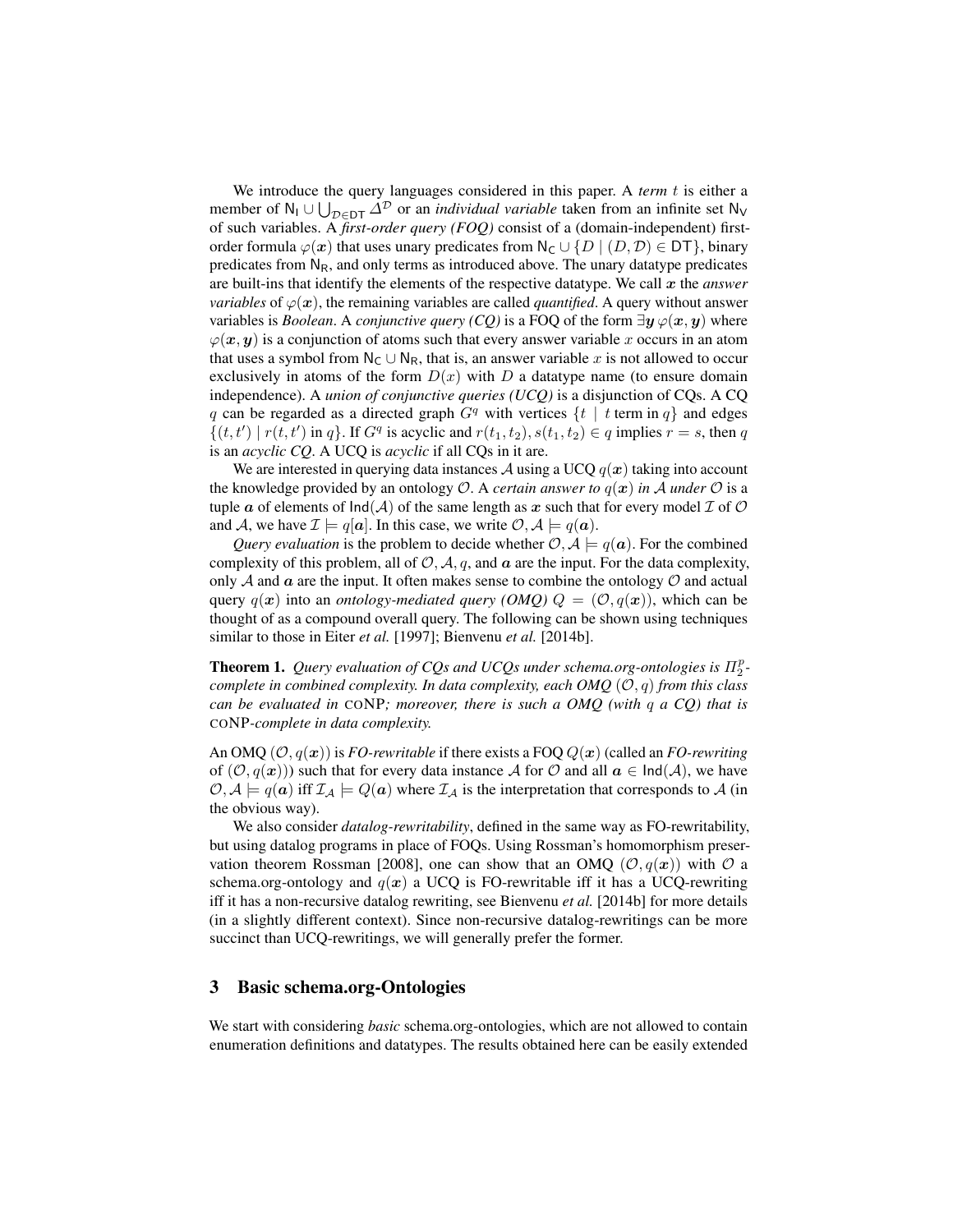

Fig. 1: ABoxes used in Example 5 and the paragraph below Theorem 10.

to basic schema.org-ontologies with datatypes but do not hold for ontologies with enumeration definitions (as will be shown in the next section). In Schema.org 2015, 45 concept names from a total of 622 are defined using enumeration definitions, and hence are not covered by the results presented in this section.

We start with noting that the *entailment problem for basic schema.org-ontologies* is decidable in polynomial time. This problem is to check whether  $\mathcal{O} \models \alpha$  for a given basic schema.org-ontology  $\mathcal O$  and a given inclusion  $\alpha$  of the form allowed in such ontologies. In fact, the algorithm is straightforward. For example,  $\mathcal{O} \models \text{ran}(r) \sqsubseteq A_1 \sqcup \cdots \sqcup A_n$  if there is a role name s and a range restriction ran(s)  $\sqsubseteq B_1 \sqcup \cdots \sqcup B_m \in \mathcal{O}$  such that  $\mathcal{O}_R$   $\models r \sqsubseteq s$  and  $\mathcal{O}_C$   $\models B_j \sqsubseteq A_1 \sqcup \cdots \sqcup A_n$  for all  $1 \leq j \leq m$ , where  $\mathcal{O}_R$  and  $\mathcal{O}_C$ denote the set of role inclusions and atomic concept inclusions in O.

#### Theorem 2. *The entailment problem for basic schema.org-ontologies is in* PTIME*.*

The hardness results reported in Theorem 5 crucially rely on existential quantification in the actual query. In fact, it follows from results in Grau *et al.* [2013]; Kaminski *et al.* [2014b] that given an OMQ  $Q = (\mathcal{O}, q(x))$  with  $\mathcal O$  a basic schema.org-ontology and  $q(x)$  a CQ without quantified variables, it is possible to construct a non-recursive datalog rewriting of  $Q$  in polynomial time, and that such OMQs can be evaluated in PTIME in combined complexity. We aim to push this bound further by admitting restricted forms of quantification.

A CQ q has *qvar-size* n if all connected components of quantified variables in the undirected graph underlying  $G<sup>q</sup>$  have size at most n. For example, quantifier-free CQs have qvar-size 0 and the following query  $q(x, y)$  has qvar-size 1:

$$
\exists z_1 \exists z_2 \bigwedge_{v \in \{x,y\}} (\mathsf{producedBy}(z_1,v) \land \mathsf{musicBy}(v,z_2))
$$

The above consequences of the work by Grau, Kaminski, et al. can easily be extended to OMQs where queries have qvar-size one. In what follows, we consider qvar-size two, which is more subtle and where, in contrast to qvar-size one, reasoning by case distinction is required. The following example shows that there are CQs of qvar-size two for which no non-recursive datalog rewriting exists.

*Example 5.* Let  $\mathcal{O} = \{\text{ran}(s) \sqsubseteq A \sqcup B\}$  and consider the following CQ of qvar-size two:  $q(x) = \exists x_1 \exists x_2 (s(x, x_1) \land A(x_1) \land r(x_1, x_2) \land B(x_2))$ . It is easy to see that  $\mathcal{O}, \mathcal{A}_m \models q(a)$  for every data instance  $\mathcal{A}_m$  with  $m \geq 2$  as defined in Figure 1a.

By applying locality arguments and using the data instances  $A_m$ , one can in fact show that  $(0, q(x))$  is not FO-rewritable (note that removing one  $r(b_i, b_{i+1})$  from  $\mathcal{A}_m$  results in  $q(a)$  no longer being entailed).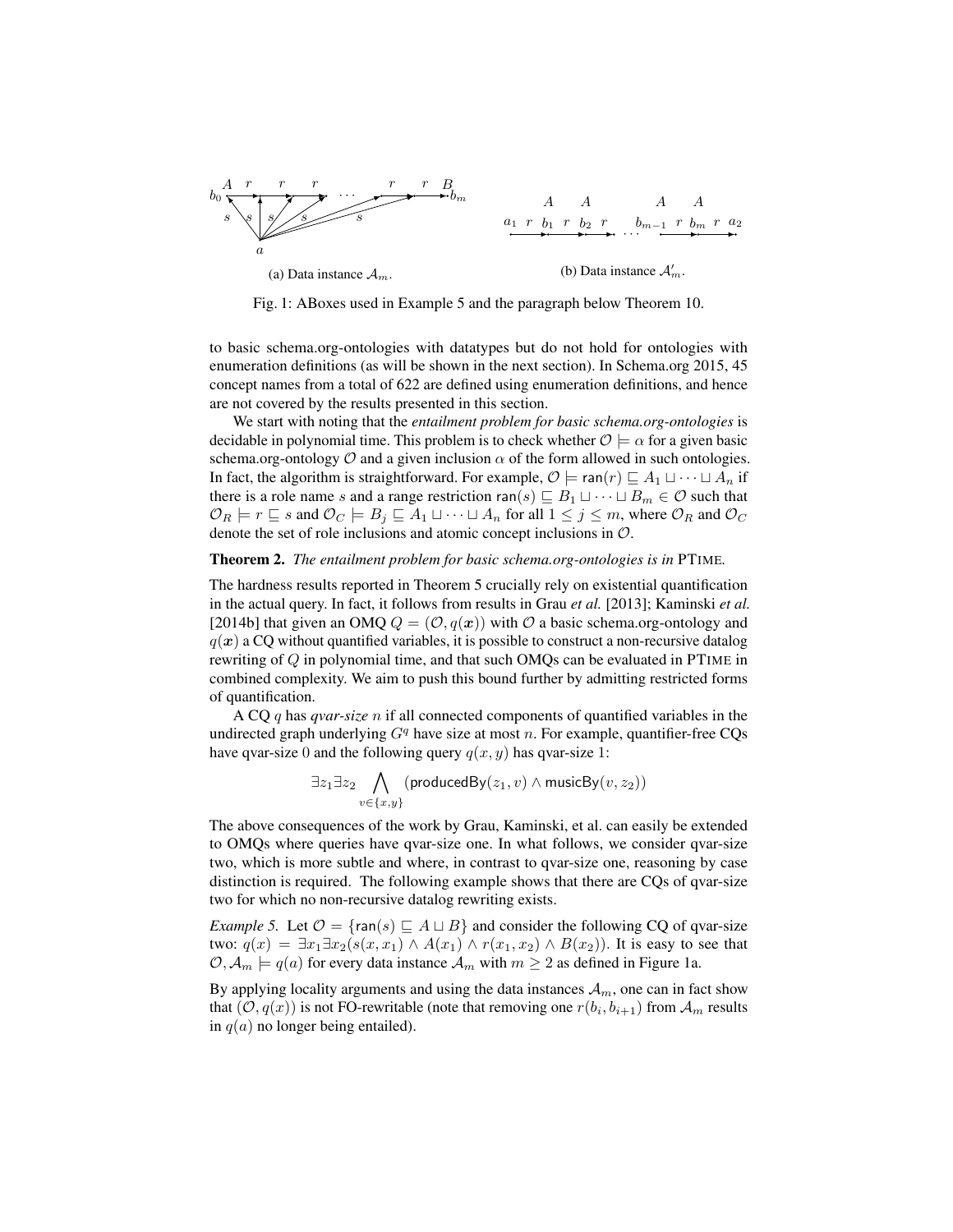**Theorem 3.** *For every OMQ*  $(\mathcal{O}, q(x))$  *with*  $\mathcal{O}$  *a basic schema.org-ontology and*  $q(x)$ *a CQ of qvar-size at most two, one can construct a datalog-rewriting in polynomial time. Moreover, evaluating OMQs from this class is in* PTIME *in combined complexity.*

Applied to Example 5, the proof of Theorem 3 yields a datalog rewriting that consists of the rules

$$
P(x_1, x_2, x) \leftarrow s(x, x_1) \land X_1(x_1) \land r(x_1, x_2) \land X_2(x_2)
$$

where the  $X_i$  range over A, B, and  $\exists y \; r(y, \cdot)$ , plus

$$
I_A(x_1, x) \leftarrow P(x_1, x_2, x) \land A(x_1) \qquad I_B(x_2, x) \leftarrow P(x_1, x_2, x) \land B(x_2)
$$
  
\n
$$
I_A(x_2, x) \leftarrow P(x_1, x_2, x) \land I_A(x_1, x) \qquad I_B(x_1, x) \leftarrow P(x_1, x_2, x) \land I_B(x_2, x)
$$
  
\n
$$
\text{goal}(x) \leftarrow s(x, x_1) \land I_A(x_1, x) \land r(x_1, x_2) \land I_B(x_2, x).
$$

The recursive rule for  $I_A$  (the one for  $I_B$  is dual) says that if the only option to possibly avoid a match for  $(x_1, x_2, x)$  is to color  $(x_1, x)$  with  $I_A$ , then the only way to possibly avoid a match for  $(x_1, x_2, x)$  is to color  $(x_2, x)$  with  $I_A$  (otherwise, since ran(s)  $\sqsubseteq$  $A \sqcup B \in \mathcal{O}$ , it would have to be colored with  $I_B$  which gives a match).

The rewriting presented in Theorem 3 can easily be extended to accommodate datatypes. For schema.org-ontologies  $\mathcal O$  that are not basic, the rewriting is sound but not necessarily complete, and can thus be used to compute approximate query answers.

Interestingly, Theorem 3 cannot be generalized to UCQs. This follows from the result in the full version that for basic schema.org-ontologies  $\mathcal O$  and quantifier-free UCQs  $q(x)$  (even without role atoms), the problem  $\mathcal{O}, \mathcal{A} \models q(a)$  is coNP-hard regarding combined complexity for data instances  $\mathcal A$  with a single individual  $a$ . Since evaluating datalog programs in such data instances is in PTIME, datalog rewritings of UCQ-based OMQs can thus not be constructed in polynomial time (unless PTIME equals NP). We note that it is not difficult to show (and follows from FO-rewritability of instance queries in DL-Lite $_{bool}^{\mathcal{H}}$  Artale *et al.* [2009]) that given an OMQ  $(\mathcal{O}, q(x))$  with  $\mathcal O$  a basic schema.org-ontology and  $q(x)$  a quantifier-free UCQ, one can construct an FO-rewriting in exponential time, and thus query evaluation is in  $AC<sup>0</sup>$  in data complexity.

We now classify basic schema.org-ontologies  $\mathcal O$  according to the data complexity of evaluating OMQs  $(O, q)$  with q a UCQ (or CQ). It is convenient to work with *minimized* ontologies where for all inclusions  $F \sqsubseteq A_1 \sqcup \cdots \sqcup A_n \in \mathcal{O}$  and all  $i \leq n$ , there is a model  $\mathcal I$  of  $\mathcal O$  and a  $d \in \Delta^{\mathcal I}$  such that  $d$  *satisfies*  $F \cap A_i \cap \prod_{j \neq i} \neg A_j$  (defined in the usual way). Every schema.org-ontology can be rewritten in polynomial time into an equivalent minimized one. We establish the following dichotomy theorem.

**Theorem 4.** Let  $\mathcal O$  be a minimized basic schema.org-ontology. If there exists  $F \sqsubseteq$  $A_1 \sqcup \cdots \sqcup A_n \in \mathcal{O}$  with  $n \geq 2$ , then there is a Boolean CQ q that uses only concept and *role names from* O *and such that* (O, q) *is* CONP*-hard in data complexity. Otherwise, a given OMQ* (O, q) *with* q *a UCQ can be rewritten into a non-recursive datalog-program* in polynomial time (and is thus in AC<sup>0</sup> in data complexity).

The proof of the second part of Theorem 4 is easy: if there are no  $F \sqsubseteq A_1 \sqcup \cdots \sqcup A_n \in \mathcal{O}$ with  $n \geq 2$ , then O essentially is already a non-recursive datalog program and the construction is straightforward. The proof of the hardness part is obtained by extending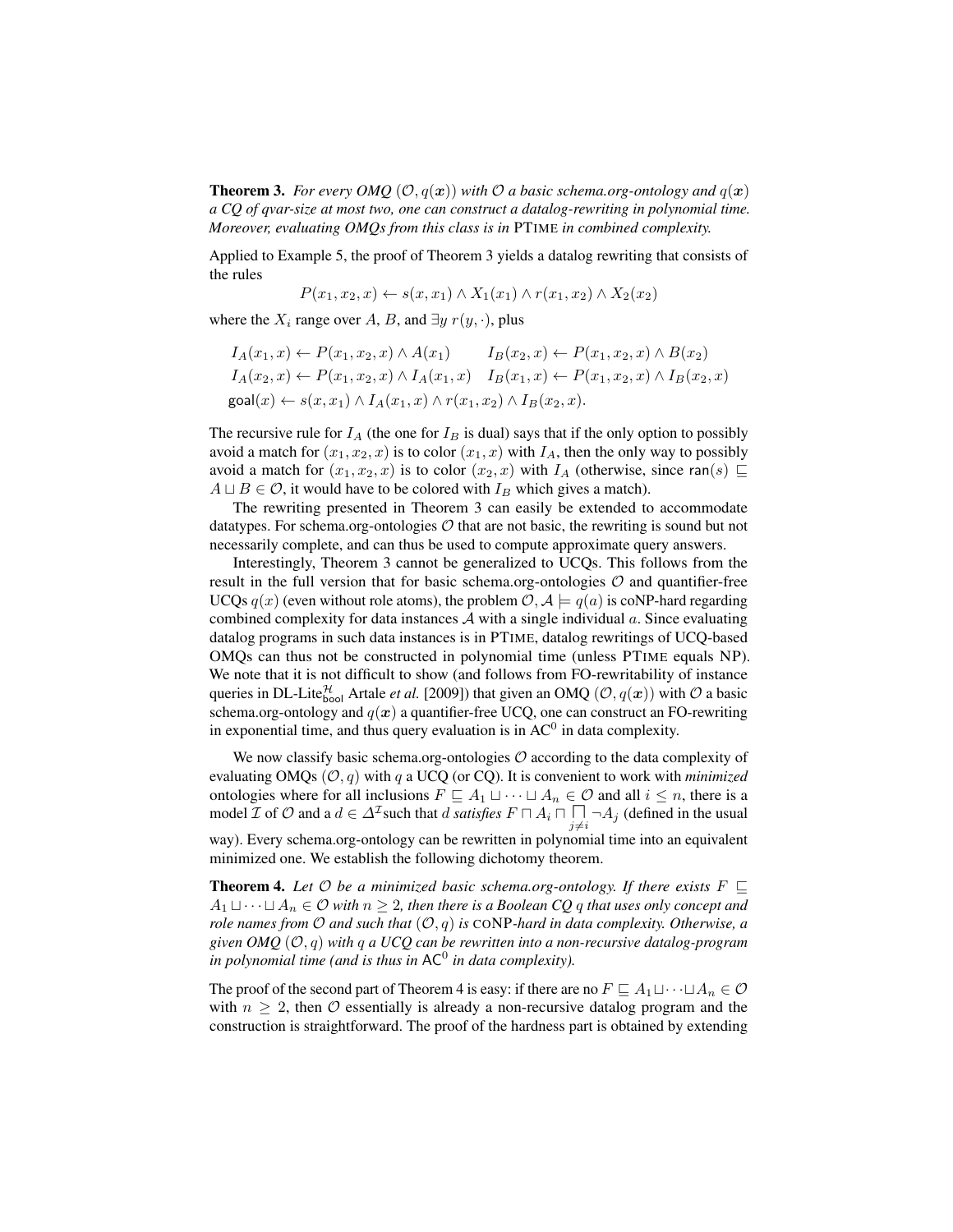the corresponding part of a dichotomy theorem for  $ALC$ -ontologies of depth one Lutz and Wolter [2012]. The main differences between the two theorems are that (i) for basic schema.org-ontologies, the dichotomy is decidable in PTIME (whereas decidability is open for  $ALC$ ), (ii) the CQs in CONP-hard OMQs use only concept and role names from  $O$  (this is not possible in  $ALC$ ), and (iii) the dichotomy is between AC<sup>0</sup> and CONP whereas for  $ALC$  OMQs can be complete for PTIME, NL, etc.

By Theorem 4, disjunctions in domain and range restrictions are the only reason that query answering is non-tractable for basic schema.org-ontologies. In Schema.org 2015, 14% of all range restrictions and 20% of all domain restrictions contain disjunctions.

In Theorem 4, we have classified the data complexity of *ontologies*, quantifying over the actual queries. In what follows, we aim to classify the data complexity of every OMQ. This problem turns out to be much harder and, in fact, we show that a classification of the data complexity of OMQs based on basic schema.org-ontologies and UCQs implies a classification of constraint satisfaction problems according to their complexity (up to FO-reductions), a famous open problem that is the subject of significant ongoing research Feder and Vardi [1998]; Bulatov [2011].

A *signature* is a set of concept and role names (also called *symbols*). Let B be a finite interpretation that interprets only the symbols from a finite signature Σ. The *constraint satisfaction problem CSP(B)* is to decide, given a data instance A over  $\Sigma$ , whether there is a homomorphism from  $\mathcal A$  to  $\mathcal B$ . In this context,  $\mathcal B$  is called the *template* of  $CSP(\mathcal B)$ .

**Theorem 5.** For every template B, one can construct in polynomial time an OMO  $(0, q)$ *where* O *is a basic schema.org-ontology and* q *a Boolean acyclic UCQ such that the complement of CSP(B) and*  $(O, q)$  *are mutually FO-reducible.* 

Theorem 13 below establishes the converse direction of Theorem 5 for unrestricted schema.org-ontologies and a large class of (acyclic) UCQs. From Theorem 13, we obtain a NEXPTIME-upper bound for deciding FO-rewritability and datalog-rewritability of a large class of OMQs. It remains open whether this bound is tight, but we can show a PSPACE lower bound for FO-rewritable using a reduction of the word problem of PSPACE Turing machines. The proof uses the ontology  $O$  and data instances  $A_m$ from Example 5 and is similar to a PSPACE lower bound proof for FO-rewritability in consistent query answering Lutz and Wolter [2015] which is, in turn, based on a construction from Cosmadakis *et al.* [1988].

**Theorem 6.** It is PSPACE-hard to decide whether a given OMO  $(\mathcal{O}, q)$  with  $\mathcal{O}$  a basic *schema.org-ontology and* q *a Boolean acyclic UCQ is FO-rewritable.*

## 4 Incoherence and Unsatisfiability

In the subsequent section, we consider unrestricted schema.org ontologies instead of basic ones, that is, we add back enumeration definitions and datatypes. The purpose of this section is to deal with a complication that arises from this step, namely the potential presence of inconsistencies. We start with inconsistencies that concern the ontology alone and then consider inconsistencies that arise from combining an ontology with a data instance.

An ontology O is *incoherent* if there exists  $X \in N_{\mathbb{C}} \cup N_{\mathbb{R}}$  such that  $X^{\mathcal{I}} = \emptyset$  for all models  $\mathcal I$  of  $\mathcal O$ . Incoherent ontologies can result from the UNA for enumeration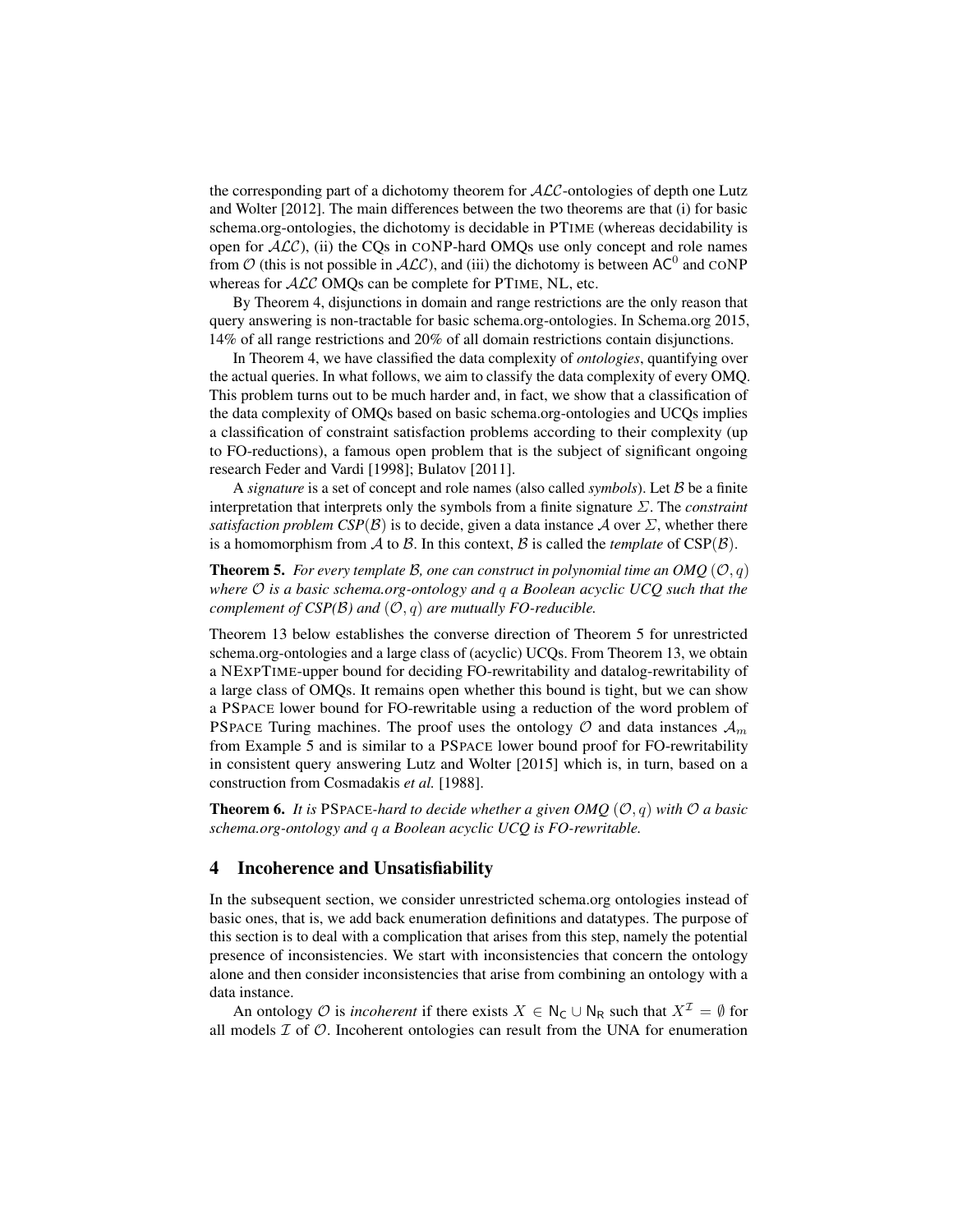individuals such as in the ontology  $\{A \equiv \{a\}, B \equiv \{b\}, A \sqsubseteq B\}$ , which has no model if  $a \neq b$ ; they can also arise from interactions between concept names and datatypes such as in the ontology  $\{\text{ran}(r) \sqsubseteq \text{Integer}, \text{ran}(s) \sqsubseteq A, r \sqsubseteq s\}$  with  $A \in N_{\mathsf{C}}$  which has no model *I* with  $r^{\mathcal{I}} \neq \emptyset$  since  $\Delta^{\mathcal{I}} \cap \Delta^{\text{Integer}} = \emptyset$ . Using Theorem 2, one can show:

Theorem 7. *Incoherence of schema.org-ontologies can be decided in PTime.*

We now turn to inconsistencies that arise from combining an ontology  $\mathcal O$  with a data instance A for O. As an example, consider  $\mathcal{O} = \{A \equiv \{a\}, B \equiv \{b\}\}\$ and  $\mathcal{A} =$  ${A(c), B(c)}$ . Although O is coherent, A is unsatisfiable w.r.t. O. Like incoherence, unsatisfiability is decidable in polynomial time. In fact, we can even show the following stronger result.

Theorem 8. *Given a schema.org-ontology* O*, one can compute in polynomial time a non-recursive datalog program* Π *such that for any data instance* A *for* O*,* A *is unsatisfiable w.r.t.*  $\mathcal{O}$  *iff*  $\Pi(\mathcal{A}) \neq \emptyset$ *.* 

In typical schema.org applications, the data is collected from the web and it is usually not acceptable to simply report back an inconsistency and stop processing the query. Instead, one would like to take maximum advantage of the data despite the presence of an inconsistency. There are many semantics for inconsistent query answering that can be used for this purpose. As efficiency is paramount in schema.org applications, our choice is the pragmatic intersection repair (IAR) semantics which avoids CONP-hardness in data complexity Lembo *et al.* [2010]; Rosati [2011]; Bienvenu *et al.* [2014a]. A *repair* of a data instance A w.r.t. an ontology O is a maximal subset  $A' \subseteq A$  that is satisfiable w.r.t. O. We use rep<sub>O</sub>(A) to denote the set of all repairs of A w.r.t. O. The idea of IAR semantics is then to replace A with  $\bigcap_{A' \in \text{rep}_{\mathcal{O}}(A)} A'$ . In other words, we have to remove from A all assertions that occur in some minimal subset  $A' \subseteq A$  that is unsatisfiable w.r.t. O. We call such an assertion a *conflict assertion*.

Theorem 9. *Given a schema.org-ontology* O *and concept name* A *(resp. role name* r*), one can compute a non-recursive datalog program* Π *such that for any data instance* A *for*  $\mathcal{O}$ *,*  $\Pi(\mathcal{A})$  *is the set of all*  $a \in \text{Ind}(\mathcal{A})$  *(resp.*  $(a, b) \in \text{Ind}(\mathcal{A})^2$ *) such that*  $A(a)$  *(resp.* r(a, b)*) is a conflict assertion in* A*.*

By Theorem 9, we can adopt the IAR semantics by simply removing all conflict assertions from the data instance before processing the query. Programs from Theorem 9 become exponential in the worst case, but can be expected to be very small in practical cases. In the remainder of the paper, we assume that ontologies are coherent and that  $A$  is satisfiable w.r.t.  $\mathcal O$  if we query a data instance  $\mathcal A$  using an ontology  $\mathcal O$ .

# 5 Unrestricted schema.org-Ontologies

We aim to lift the results from Section 3 to unrestricted schema.org-ontologies. Regarding Theorem 3, it turns out that quantified variables in CQs are computationally much more problematic when there are enumeration definitions in the ontology. In fact, one can expect positive results only for quantifier-free CQs, and even then the required constructions are quite subtle.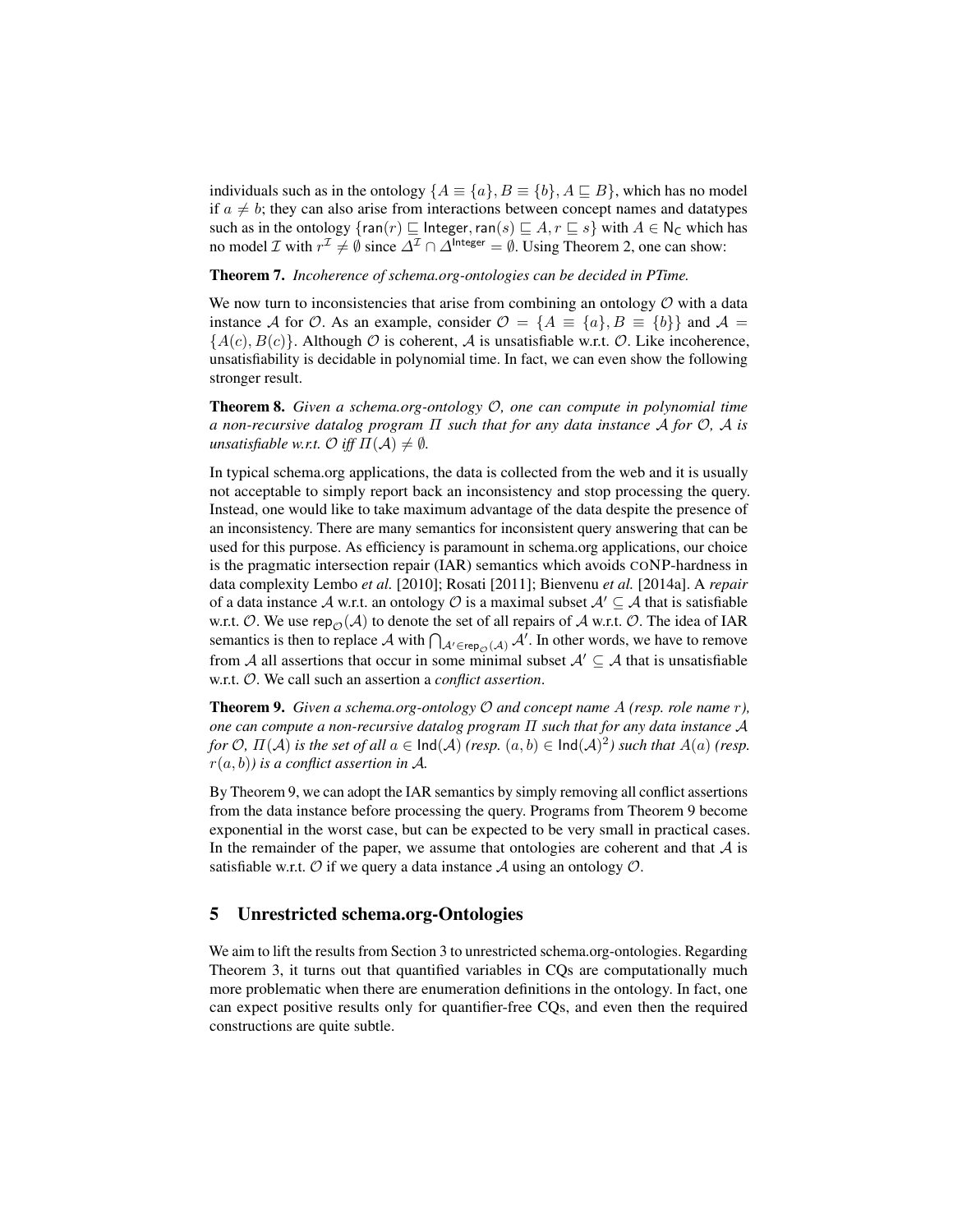**Theorem 10.** *Given an OMQ*  $Q = (O, q)$  *with*  $O$  *a schema.org-ontology and*  $q$  *a quantifier-free CQ, one can construct in polynomial time a datalog-rewriting of* Q*. Moreover, evaluating OMQs from this class is in* PTIME *in combined complexity. The rewriting is non-recursive if*  $q = A(x)$ *.* 

The following example illustrates the construction of the datalog program. Let  $\mathcal{O} =$  ${A \equiv {a_1, a_2}}$  and  $q() = r(a_1, a_2)$ . Observe that  $\mathcal{O}, \mathcal{A}'_m \models q()$  for every data instance  $\mathcal{A}'_m$  defined in Figure 1b. Similarly to Example 5, one can use the data instances  $\mathcal{A}'_m$  to show that  $(0, q()$  is not FO-rewritable.

A datalog-rewriting of  $(0, q()$  is given by the program  $\Pi_{a_1, a_2}$  which contains

$$
\begin{aligned} \text{goal}() &\leftarrow r(a_1,a_2) \\ \text{goal}() &\leftarrow r(a_1,x) \land \text{path}_A(x,y) \land r(y,a_2) \\ \text{path}_A(x,y) &\leftarrow r(x,y) \land A(x) \land A(y) \\ \text{path}_A(x,y) &\leftarrow \text{path}_A(x,z) \land \text{path}_A(z,y). \end{aligned}
$$

It is also instructive to check that  $\mathcal{O}', \mathcal{A}'_m \not\models q()$  with  $\mathcal{O}' = \{A \equiv \{a_1, a_2, a_3\}\}\)$  because in models of  $\mathcal{O}'$ ,  $a_3$  can be identified with some  $b_i$ ,  $a_1$  with  $b_1, \ldots, b_{i-1}$  and  $a_2$  with  $b_{i+1}, \ldots, b_m, 1 \leq i \leq m$ .

We now modify the datalog program above to obtain a rewriting of the OMQ  $(\mathcal{O}, q'(x, y))$  with  $q(x, y) = r(x, y)$ . First, we include in  $\Pi_r$  the rules  $A(a_1) \leftarrow$  true and  $A(a_2) \leftarrow$  true. Then we add the following rules:

$$
\text{goal}(x,y) \leftarrow r(x,y), \quad \quad \text{goal}(x,y) \leftarrow A(x) \land A(y) \land \bigwedge_{1 \leq i,j \leq 2} R_{a_i,a_j}(x,y).
$$

We want to use the latter rule to check that  $x, y$  have to be mapped to  $\{a_1, a_2\}$ , and that for every possible assignment  $a_i$ ,  $a_j$  to  $x, y$  that is consistent (i.e., we do not have  $x \in \{a_1, a_2\}$  and  $x \neq a_i$ , and similarly for y),  $r(a_i, a_j)$  is true. To this end, we add the rules:

$$
R_{a_i, a_j}(x, y) \leftarrow \text{neq}(x, a_i) \quad R_{a_i, a_j}(x, y) \leftarrow \text{neq}(y, a_j)
$$
  
\n
$$
R_{a_i, a_j}(x, y) \leftarrow \text{goal}(a_i, a_j)
$$
  
\n
$$
\text{neq}(a_1, a_2) \leftarrow \text{true} \quad \text{neq}(a_2, a_1) \leftarrow \text{true}.
$$

It remains to add rules 3 and 4 from  $\Pi_{a_1,a_2}$  and

$$
\text{goal}(a_i,a_j) \leftarrow r(a_i,x) \land \text{path}_A(x,y) \land r(y,a_j)
$$

for  $1 \leq i, j \leq 2$  and  $i \neq j$ .

Theorem 10 is tight in the sense that evaluating CQs with a single atom and a single existentially quantified variable, as well as quantifier-free UCQs, is coNP-hard in data complexity. For instance, let  $\mathcal{O} = \{ \text{dom}(e) \sqsubseteq A, \text{ran}(e) \sqsubseteq A, A \equiv \{r, g, b\} \}$ . Then, an undirected graph  $G = (V, E)$  is 3-colorable iff  $\mathcal{O}, \{e(v, w) \mid (v, w) \in E\} \not\models \exists x \, e(x, x)$ . Alternatively, one may replace the query by  $r(r, r) \vee r(g, g) \vee r(b, b)$ . In fact, one can prove the following variant of Theorem 5 which shows that classifying OMQs with ontologies using *only* enumeration definitions and quantifier-free UCQs according to their complexity is as hard as CSP.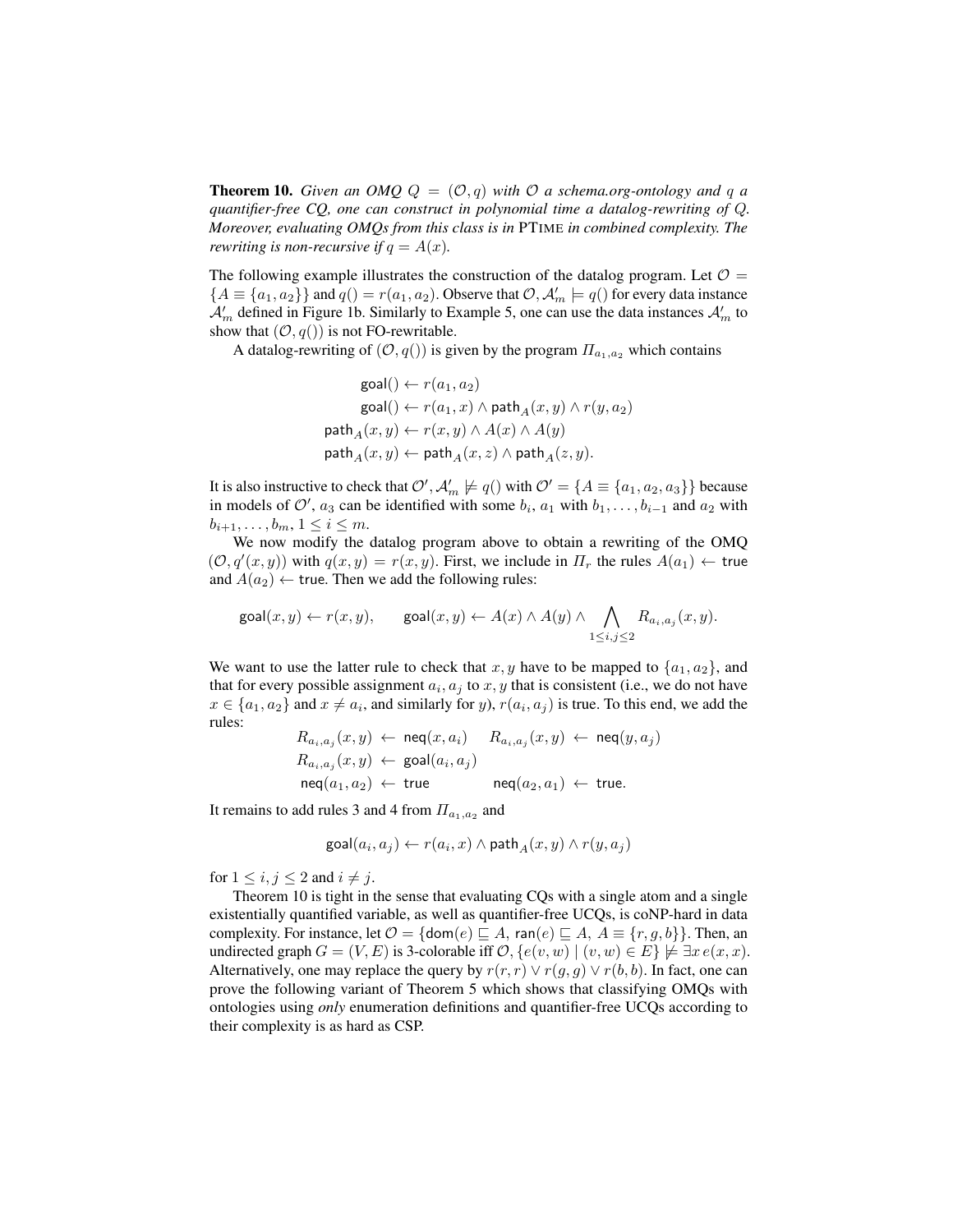**Theorem 11.** *Given a template B, one can construct in polynomial time an OMQ*  $(\mathcal{O}, q)$ *where* O *only contains enumeration definitions and* q *is a Boolean variable-free UCQ such that the complement of CSP(B) and*  $(O, q)$  *are mutually FO-reducible.* 

We now turn to classifying the complexity of ontologies and of OMQs, starting with a generalization of Theorem 4 to unrestricted schema.org-ontologies.

Theorem 12. *Let* O *be a coherent and minimized schema.org-ontology. If* O *contains an enumeration definition*  $A \equiv \{a_1, \ldots, a_n\}$  *with*  $n \geq 2$  *or contains an inclusion*  $F \sqsubseteq A_1 \sqcup \cdots \sqcup A_n$  such that there are at least two concept names in  $\{A_1, \ldots, A_n\}$  and  $\mathcal{O}$   $\overline{\nvDash F}$   $\sqsubseteq$   $A \sqcup \bigcup_{(D,\Delta^D) \in DT} D$  *for any*  $A$  *with*  $A \equiv \{a\} \in \mathcal{O}$ *, then*  $(\mathcal{O}, q)$  *is coNP-hard* 

*for some Boolean CQ* q*. Otherwise every* (O, q) *with* q *a UCQ is FO-rewritable (and thus in* AC<sup>0</sup> *in data complexity).*

Note that, in contrast to Theorem 4, being in  $AC^0$  does not mean that no 'real disjunction' is available. For example, for  $\mathcal{O} = \{\text{ran}(r) \sqsubseteq A \sqcup B, A \sqsubseteq C, B \sqsubseteq C, C \equiv \{c\}\}\$ and  $A = \{r(a, b)\}\$ we have  $\mathcal{O}, \mathcal{A} \models A(b) \vee B(b)$  and neither  $A(b)$  nor  $B(b)$  are entailed. This type of choice does not affect FO-rewritability, however, since it is restricted to individuals that must be identified with a unique individual in  $N_F(\mathcal{O})$ . Note that, for the hardness proof, we now need to use a role name that possibly does not occur in  $\mathcal{O}$ . For example, for  $\mathcal{O} = \{A \equiv \{a_1, a_2\}\}\$  there exists a Boolean CQ q such that  $(\mathcal{O}, q)$  is NP-hard, but constructing  $q$  requires a fresh role name.

We now consider the complexity of single OMQs and show a converse of Theorems 5 and 11 for schema.org-ontologies and UCQs that are *qvar-acyclic*, that is, when all atoms  $r(t, t')$  with neither of t, t' a quantified variable are dropped, then all CQs in it are acyclic. We use *generalized CSPs with marked elements* in which instead of a single template B, one considers a finite set  $\Gamma$  of templates whose signature contains, in addition to concept and role names, a finite set of individual names. Homomorphisms have to respect also the individual names and the problem is to decide whether there is a homomorphism from the input interpretation to some  $\mathcal{B} \in \Gamma$ . Every such CSP is mutually FO-reducible with some standard CSP and FO-definability and datalog definability of the complement of generalized CSPs with marked elements are NP-complete Bienvenu *et al.* [2014b].

**Theorem 13.** *Given an OMQ*  $(\mathcal{O}, q)$  *with*  $\mathcal{O}$  *a schema.org-ontology and q a qvar-acyclic UCQ, one can compute in exponential time a generalized CSP with marked elements* Γ *such that*  $(O, q)$  *and the complement of CSP(* $\Gamma$ *) are mutually FO-reducible.* 

The proof uses an encoding of qvar-acyclic queries into concepts in the description logic ALCIUO that extends ALC by inverse roles, the universal role, and nominals. It extends the the template constructions of Bienvenu *et al.* [2014b] to description logics with nominals. As a particularly interesting consequence of Theorem 13, we obtain:

**Theorem 14.** *FO-rewritability and datalog-rewritability of OMQs*  $(\mathcal{O}, q)$  *with*  $\mathcal{O}$  *a schema.org-ontology and* q *a qvar-acyclic UCQ are decidable in* NEXPTIME*.*

# 6 Conclusion

The work presented in this paper lays a solid foundation for attacking many interesting and practically relevant questions that can be asked about querying in the presence of schema.org-ontologies. Topics of interest include different forms of queries such as SPARQL and regular path queries as well as uncertainty in the data that accounts for varying levels of trust in different data sources.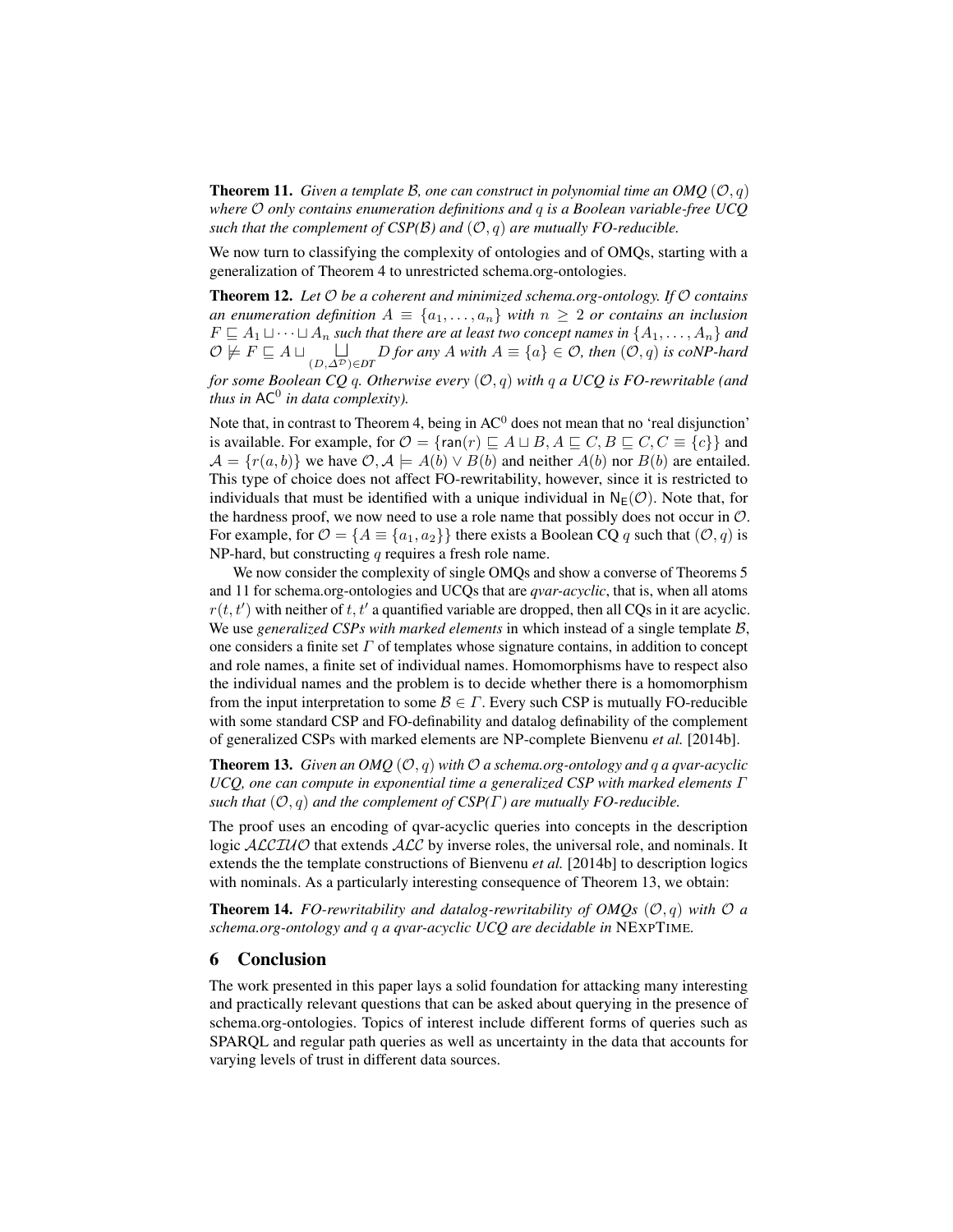# Bibliography

- Foto N. Afrati and Jeffrey D. Ullman. Optimizing multiway joins in a map-reduce environment. *IEEE Trans. Knowl. Data Eng.*, 23(9):1282–1298, 2011.
- Foto N. Afrati and Jeffrey D. Ullman. Transitive closure and recursive datalog implemented on clusters. In *EDBT*, pages 132–143, 2012.
- Alessandro Artale, Diego Calvanese, Roman Kontchakov, and Michael Zakharyaschev. The DL-Lite family and relations. *J. of Artifical Intelligence Research*, 36:1–69, 2009.
- Meghyn Bienvenu, Camille Bourgaux, and François Goasdoué. Querying inconsistent description logic knowledge bases under preferred repair semantics. In *AAAI*, pages 996–1002, 2014.
- Meghyn Bienvenu, Balder ten Cate, Carsten Lutz, and Frank Wolter. Ontology-based data access: A study through disjunctive datalog, CSP, and MMSNP. *ACM Trans. Database Syst.*, 39(4):33, 2014.
- Andrei A. Bulatov. On the CSP dichotomy conjecture. In *CSR*, pages 331–344, 2011.
- Diego Calvanese, Giuseppe De Giacomo, Domenico Lembo, Maurizio Lenzerini, and Riccardo Rosati. Tractable reasoning and efficient query answering in description logics: The DL-Lite family. *J. Autom. Reasoning*, 39(3):385–429, 2007.
- Stavros S. Cosmadakis, Haim Gaifman, Paris C. Kanellakis, and Moshe Y. Vardi. Decidable optimization problems for database logic programs (preliminary report). In *Proceedings of the Twentieth Annual ACM Symposium on Theory of Computing (STOC)*, pages 477–490, 1988.
- Thomas Eiter, Georg Gottlob, and Heikki Mannila. Disjunctive datalog. *ACM Trans. Database Syst.*, 22(3):364–418, 1997.
- Tomás Feder and Moshe Y. Vardi. The computational structure of monotone monadic SNP and constraint satisfaction: A study through datalog and group theory. *SIAM J. Comput.*, 28(1):57–104, 1998.
- Birte Glimm and Markus Krötzsch. SPAROL beyond subgraph matching. In *ISWC*, volume 6496 of *LNCS*, pages 241–256. Springer, 2010.
- Bernardo Cuenca Grau, Boris Motik, Giorgos Stoilos, and Ian Horrocks. Computing datalog rewritings beyond horn ontologies. In *IJCAI*, 2013.
- Ramanathan V. Guha. Light at the end of the tunnel? Invited Talk, ISWC, https://www.youtube.com/watch?v=oFY-0QoxBi8, 2013.
- Mark Kaminski, Yavor Nenov, and Bernardo Cuenca Grau. Computing datalog rewritings for disjunctive datalog programs and description logic ontologies. In *Web Reasoning and Rule Systems*, pages 76–91, 2014.
- Mark Kaminski, Yavor Nenov, and Bernardo Cuenca Grau. Datalog rewritability of disjunctive datalog programs and its applications to ontology reasoning. In *AAAI*, pages 1077–1083, 2014.
- Domenico Lembo, Maurizio Lenzerini, Riccardo Rosati, Marco Ruzzi, and Domenico Fabio Savo. Inconsistency-tolerant semantics for description logics. In *Web Reasoning and Rule Systems*, pages 103–117, 2010.
- Carsten Lutz and Frank Wolter. Non-uniform data complexity of query answering in description logics. In *Proc. of KR*, 2012.